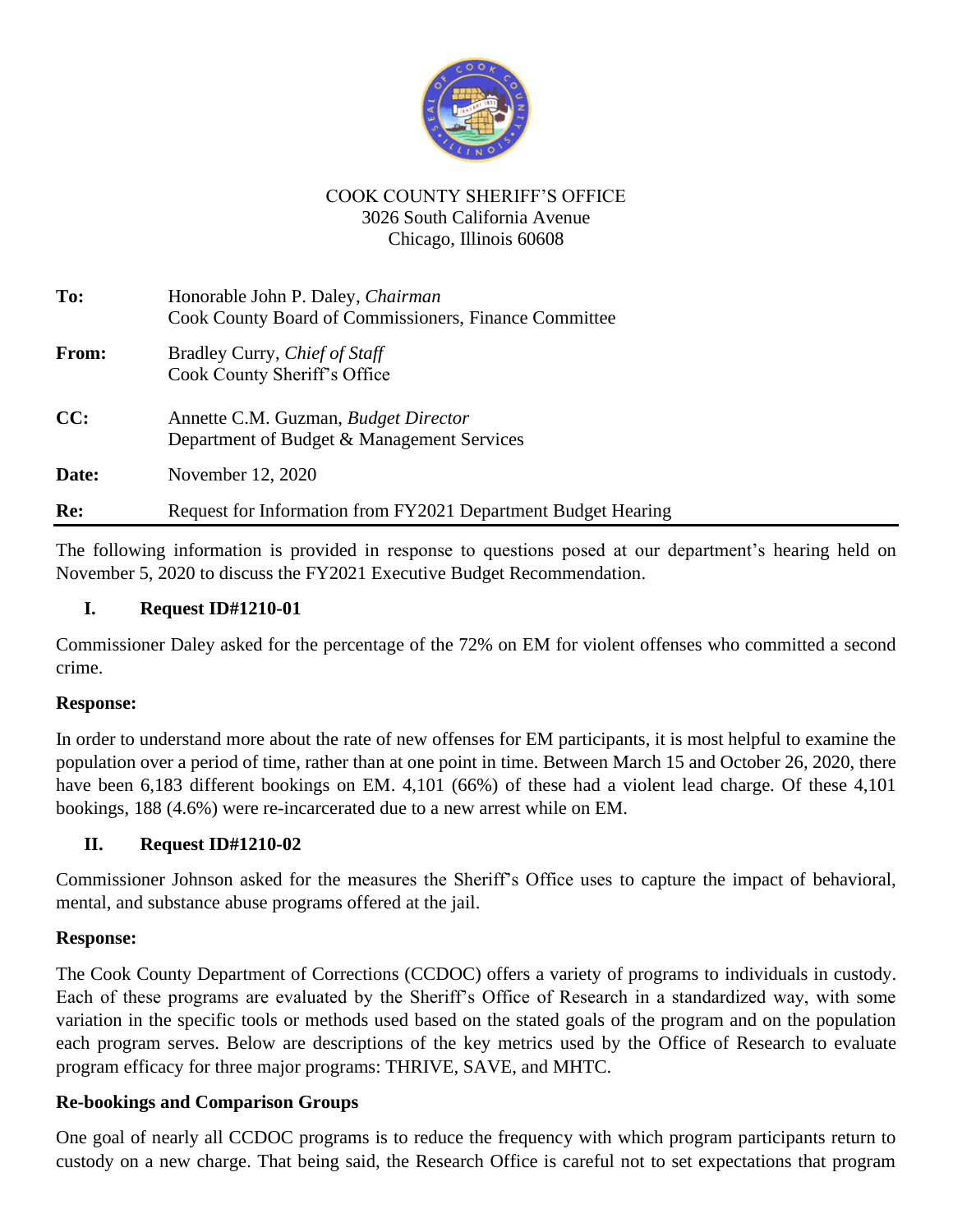participants will *never* return to the jail, so re-booking evaluations instead focus on how many program participants are re-booked within a certain time period (30, 60, 90, 120, 150, 180, and 365 days) following a release to the community.

Additionally, comparison groups are generated through a statistical technique called propensity score matching. Comparison groups are designed to be statistically similar to a given program's demographic in numerous observed characteristics, such as charge type, charge severity, gender, age, booking date, participation in detox, participation in other jail programs, and prior bookings.

Re-booking rates among program participants are then compared to that of the comparison group to determine whether participation in the program resulted in a detainee being less likely to return to CCDOC custody at the same rate as detainees who did not participate. For example, of those with at least 30 days of follow-up in the community, 5% of THRIVE participants were re-booked within 30 days compared to 10% from a comparison group.

SAVE program participants return to CCDOC custody at a lower rate than the comparison group at each followup period (30, 60, 90, 120, 150, and 180 days). The differences are statistically significant at each time interval. Furthermore, because one of SAVE's focuses is violence prevention, analyses of this program also focus on rebookings for charges the Sheriff's Office considers violent, specifically for SAVE participants who stay in contact with program staff and community partners upon release. 76% of participants who had been in good standing in the community had not been re-booked on a violent offense as of December a.

#### **Pre- and Post- Assessment Tools**

Another aim of CCSO programs is to lessen the depression and anxiety that often accompanies the experience of incarceration. One way to measure that is the use of validated assessment tools. In October 2017, the THRIVE program began administering the Depression Anxiety Stress Scales (DASS 42) assessment at intake (pre-) and at 60-days of participation (post-). 203 participants who have enrolled in programming since October 1, 2017 have completed both a pre- and post- assessment. Most notably, 44% scored between *Moderate* to *Extremely Severe* for anxiety upon intake (pre-), which decreased to 25% at discharge (post-). The differences from pre- to postwere statistically significant in all three categories.

#### **Community Engagement**

CCDOC programs have built-in community engagement components and allocate resources to maintaining contact between program participants and staff after the participants are released. Contact may consist of requests for assistance, referrals to community services, updates on employment or education status, etc. Contacts between program participants and staff are tracked and reported as a metric of engagement.

#### **III. Request ID#1210-03**

Commissioner Degnen asked how did the Sheriff's Office zero out the Planned Benefit Adjustment account in FY2021 on page O-3.

#### **Response:**

This funding is for the Roll Call bonus and differential pay per Board-approved Collective Bargaining Agreements. This funding was transferred to the Planned Salary Adjustment account.

#### **IV. Request ID#1210-04**

Commissioner Miller requested a list of where the Sheriff's mental health services starts and end versus where Cermak's mental health services start and end.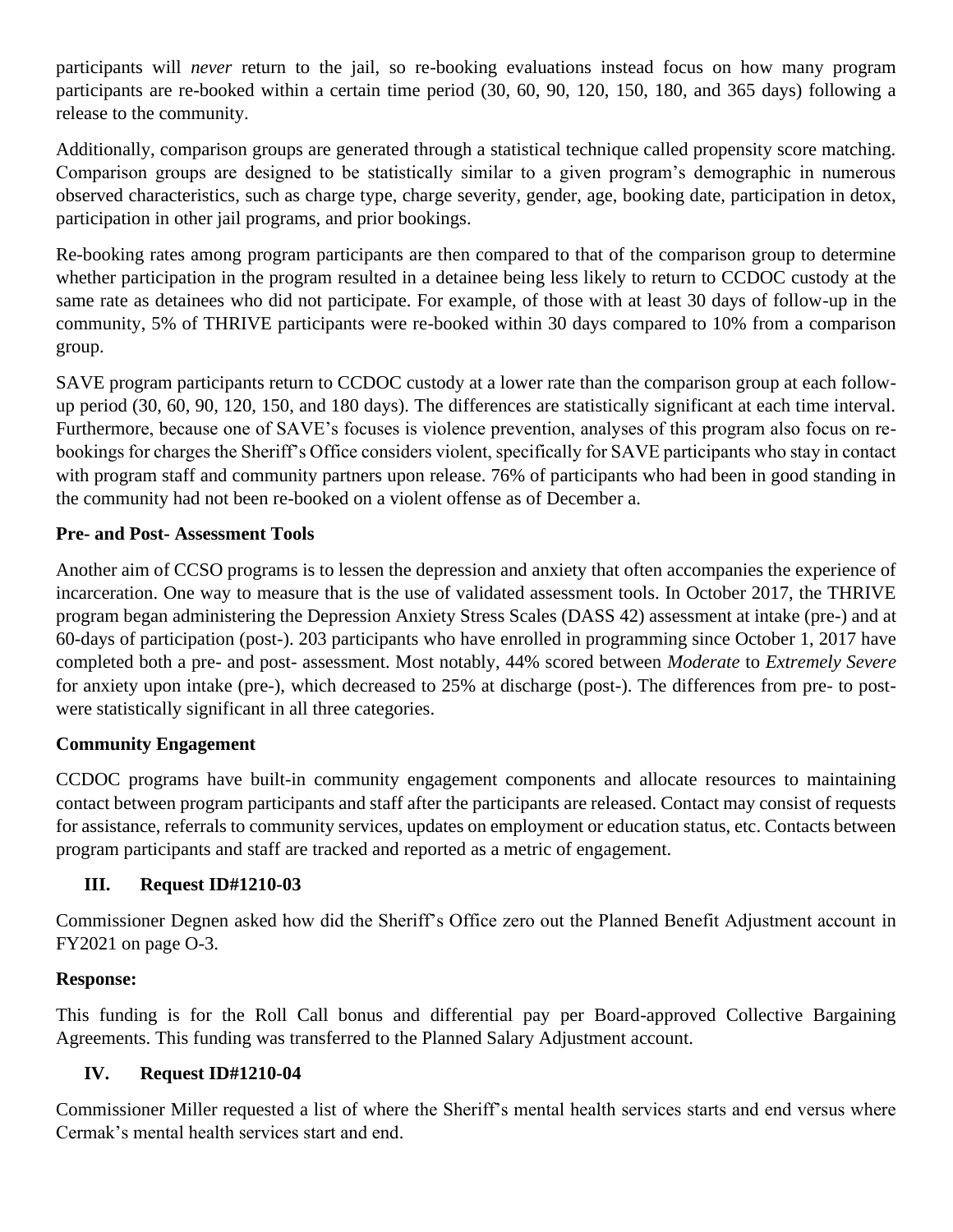# **Response:**

Behavioral health programs in the Department of Corrections are focused on setting up detainees for post-release success and interrupting the cycles of violence, mental health issues, substance abuse disorders and incarceration. We offer these vital programs to supplement and support the services offered by Cermak, which utilizes a medical model of mental health services, different and separate from the behavioral health services offered through Sheriff's Office programming.

Cermak provides services to those they have identified as being on their mental health case load (approximately 40% of the average daily jail population). They provide intake assessments/screenings, psychiatry, and individual and group counseling to a limited number of detainees with intermediate and acute mental health needs. They also provide medical discharge services by ordering medications and coordinating aftercare services in hospital settings for our acute and chronically ill patients.

Sheriff's Office in-custody programs and services are offered to some individuals on the mental health case load, but primarily to those who are considered General Population and are not receiving any type of mental health or re-entry services from Cermak. Our mental health services focus on behavioral health interventions, such as group and individual counseling as well as case management, referrals to specialty courts and resources for individuals at bond court, and discharge services.

We have also developed an "in-reaching" component of community programs that connects detainees with community services providers while in custody to help strengthen rapport and trust between the patient and provider to support post release connections to care in the community. We use our data to connect individuals from identified neighborhoods with the service providers in those areas so there are strong connections to assist with re-entry.

Below is an example of the difference between Cermak Mental Health Services and CCDOC Services:

- Patient #1 (Not engaged in CCDOC programming)
	- o Enters DOC and receives intake medical and mental health assessment from Cermak Health **Services**
	- o Identified as P2/M2
	- o Meets with psychiatrist at least once every 90 days for medication assessment
	- o Receives 1 "community group a month" with other P2 detainees in the division they are housed in. Community groups are typically 1 hour
	- o Discharged with medications available to be picked up at Stroger
- Patient #2 (Engaged in CCDOC programming)
	- o Enters DOC and receives intake medical and mental health assessment from Cermak Health **Services**
	- o Identified as P2/M2
	- o Interviewed and recruited to participate in MHTC programming
	- o Housed with a cohort of other MHTC participants
	- o Attends cognitive behavioral treatment programming 5 days a week at the MHTC (therapeutic environment with classrooms, counselors, and dedicated correctional staff)
	- o Participates in creative expression programming to develop self-confidence, expand interests in prosocial behaviors, learn additional coping skills to support recovery
	- o Meets with re-entry coordinator to develop individualized treatment plan that includes housing, food and clothing shelters, assistance with gaining state ID, and employment services)
	- o Meets with psychiatrist at least once every 90 days for medication assessment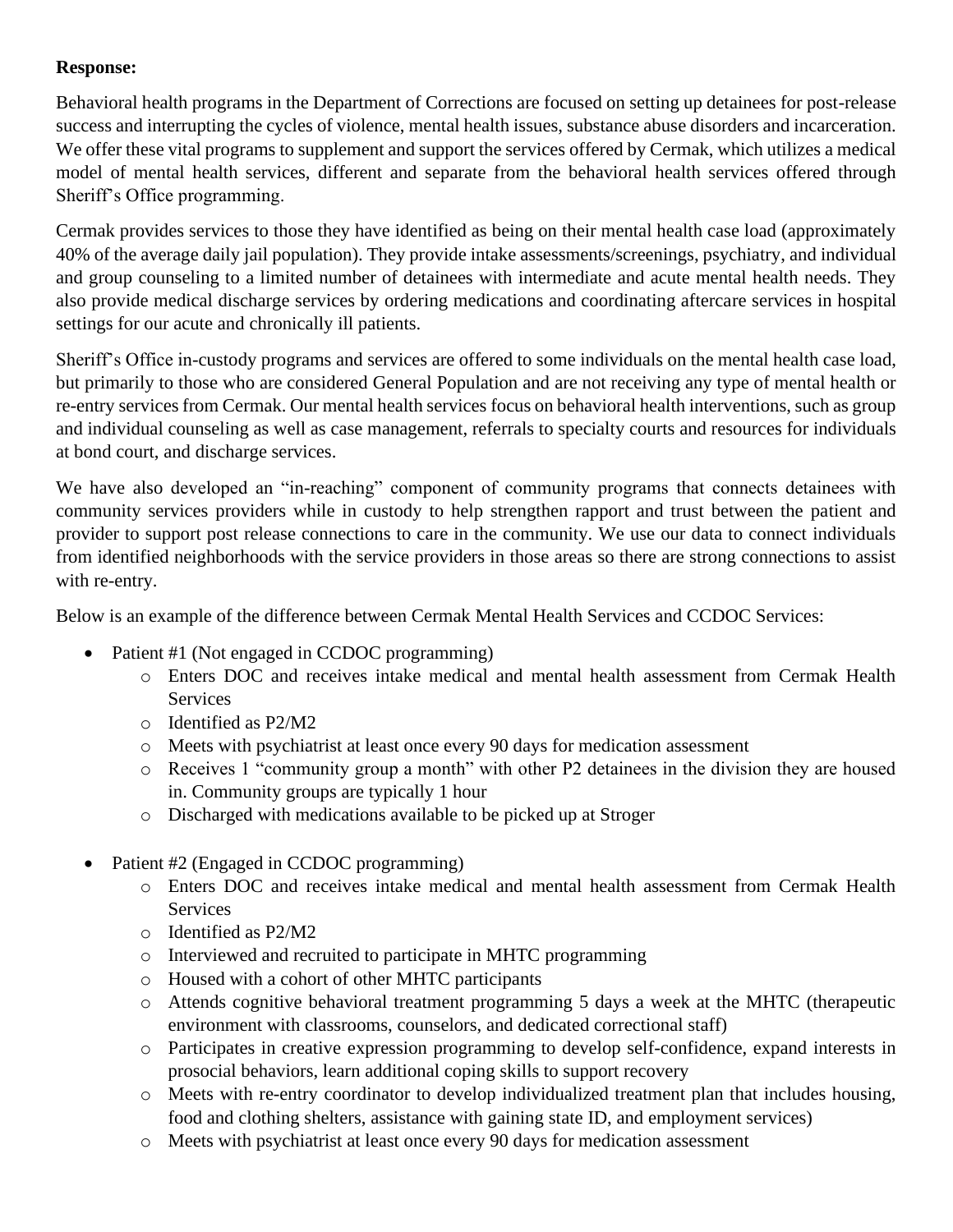- o Connected with community agencies and members who participate in CCDOC jail in reaching services
- o Discharged with medications available to be picked up at Stroger
- o Receives calls from staff post release to check in with client
- o Invited to attend alumni meetings
- o Has access to transportation services for court, medical and MH appointments, job interviews, etc.

# **V. Request ID#1210-05**

Commissioner Miller asked for information on the expertise of Sheriff staff who are providing mental health services.

## **Response:**

At minimum, staff who provide mental health services are required to possess a bachelor's degree from an accredited college or institution in Counseling, Psychology, Social Work, Social Sciences or a closely related field. They are also required to have at least two years of full time professional work experience in the mental health field and at least one year of full time professional work experience in conducting mental health assessments for adults and providing case management services in a racially and ethnically diverse environment. Many of our staff have also earned master's degrees in Counseling, Psychology, Social Work, Social Sciences or a closely related field. Lastly, some of our staff hold additional certificates such as Certified Alcohol and Drug Counselor (CADC) and are licensed as professional counselors or social workers.

The clinical supervisors for the SMART, THRIVE and MHTC programs are all Licensed Clinical Professional Counselors (LCPC) or Licensed Clinical Social Workers (LSW). Keyuana Muhammad, PsyD, a Director of Behavioral Health Services, is a Psychologist. The Executive Director of Programs is also a Psychologist with a Doctorate in Clinical Psychology. Any master's level counselors working towards their licensure receive appropriate supervision based on Illinois state requirements.

# **VI. Request ID#1210-06**

Commissioner Miller asked what the \$1.7 million increase in Professional Development fees in FY2021 is related to on page O-51.

# **Response:**

This funding is for the Uniform Allowances per Board-approved Collective Bargaining Agreements. The increase is because in FY20 this obligation was paid out of FY19 surplus funds.

# **VII. Request ID#1210-07**

Commissioner Anaya asked how the cost of the length of stay in the detention center compares to the cost of electronic monitoring.

#### **Response:**

Based on our budgeted numbers, the cost of EM is approximately \$25 per day versus nearly \$200 per day in the CCDOC. This does not include any facilities costs.

# **VIII. Request ID#1210-08**

Commissioner Anaya asked for a list of certifications Sheriff staff have that are providing programming to inmates.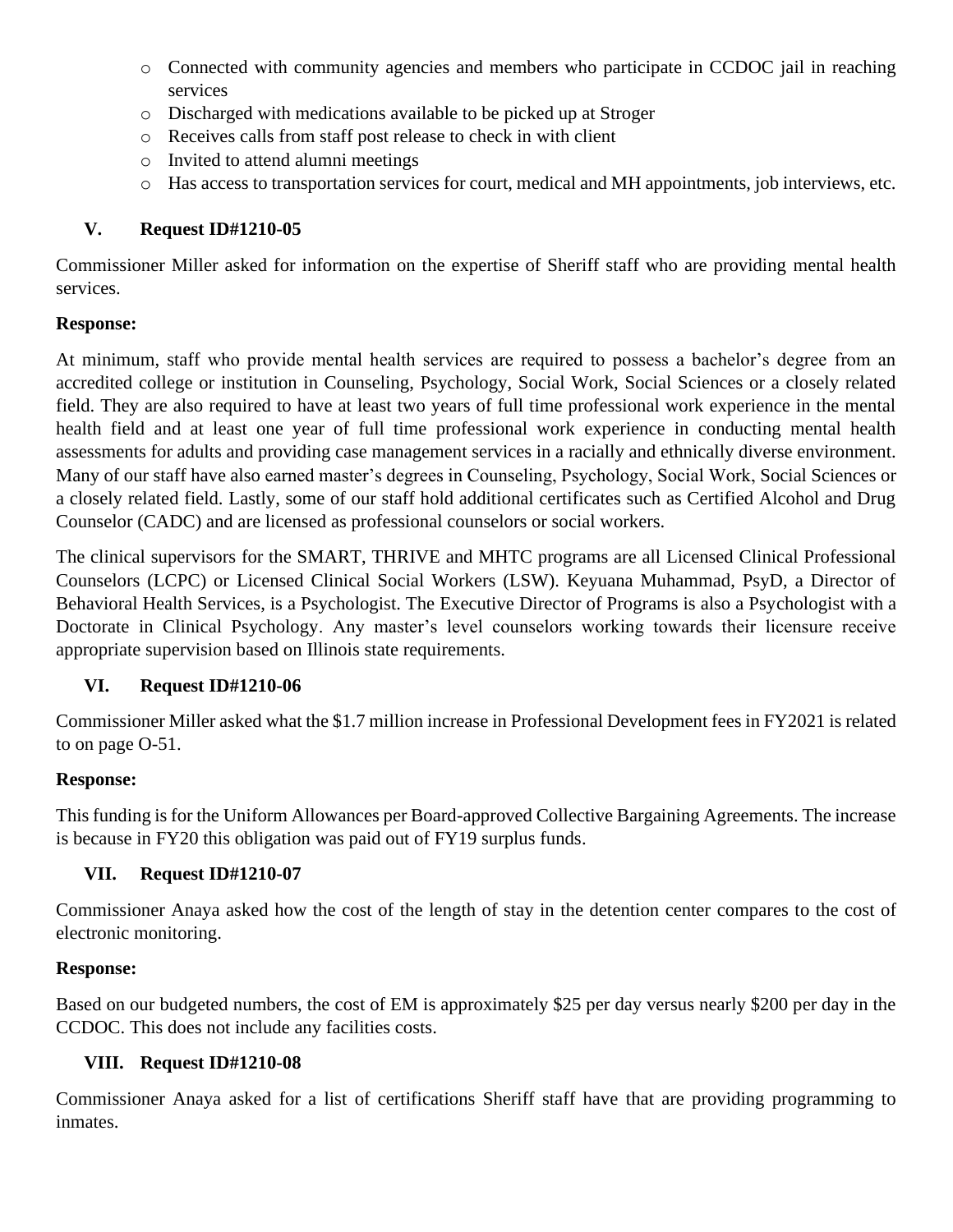## **Response:**

Please see above response to Request ID#1210-05 from Commissioner Miller.

# **IX. Request ID#1210-09**

Commissioner Suffredin asked the Sheriff's Office to provide the financial need to get the TASC program back and operating.

#### **Response:**

TASC is planning on resuming virtual support services soon. They will be acting as a virtual support at no cost to the Sheriff's Office. Sheriff's Office staff will be able to call TASC at the point of discharge to provide support if needed.

#### **X. Request ID#1210-10**

Commissioner Suffredin asked the Sheriff's Office to provide the number of inmates and cost that are awaiting transfer to the Illinois Department of Corrections.

#### **Response:**

There are 273 individuals in our custody awaiting transfer to IDOC. Per the County and their consultants, we cannot bill IDOC because we are already getting reimbursed for salaries and overtime from CRF and FEMA.

As always, please let us know if you have any additional questions.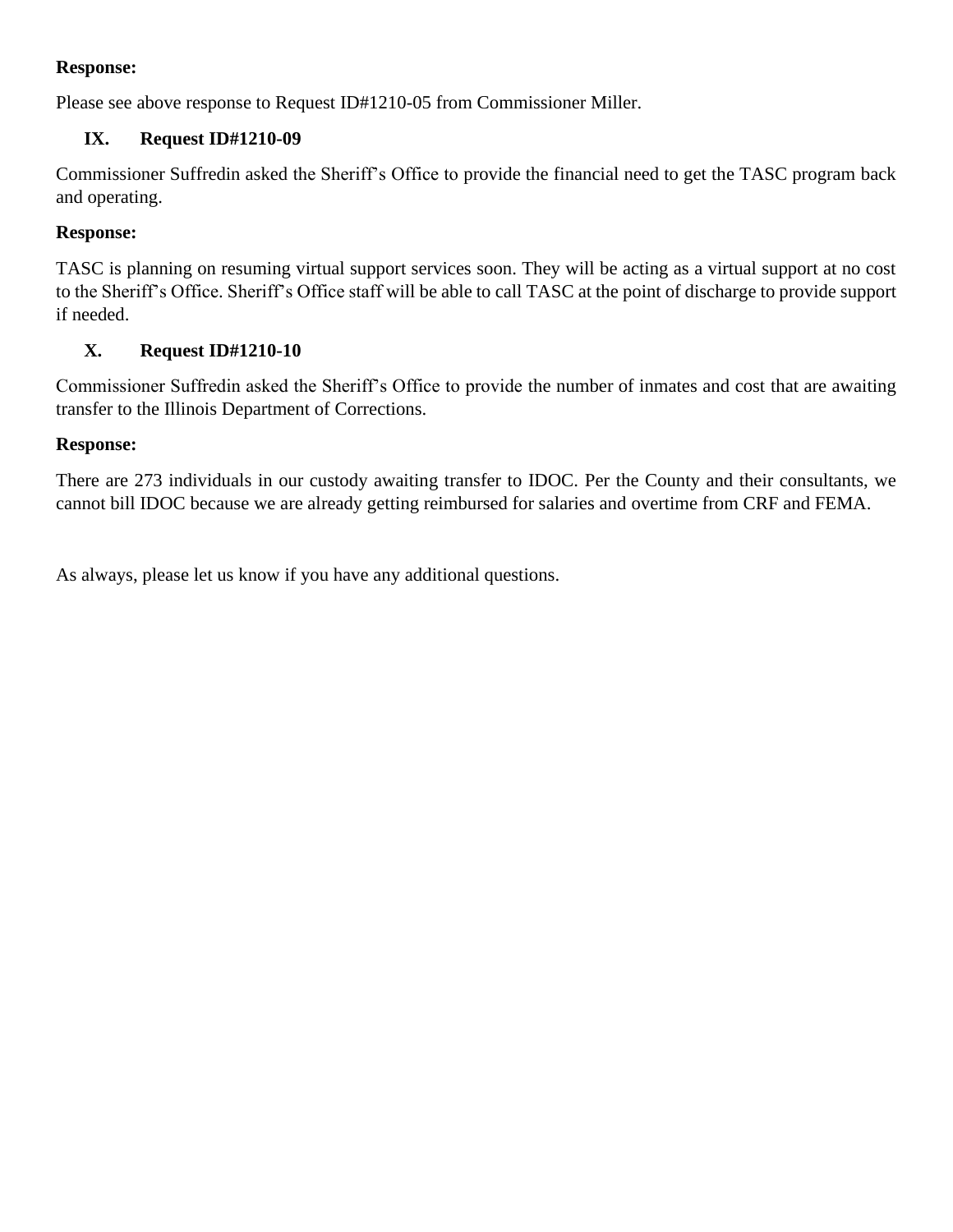

#### COOK COUNTY SHERIFF'S OFFICE 3026 South California Avenue Chicago, Illinois 60608

November 12, 2020

Honorable John P. Daley, Chairman Cook County Board of Commissioners, Finance Committee 118 N. Clark Street Chicago, IL 60602

Dear Chairman Daley:

Thank you for sending us Commissioner Miller's questions from the Sheriff's recent FY21 budget presentation. Please find our responses below.

**1. Page O-21 Office of Prof Review, Prof Integrity Special Investigations: Currently there are 350 pending cases. What is the cause of the backlog of cases and can we get a breakdown of type of case and how long these cases have been open? OPR will also continue to utilize automation to improve efficiency and expedite processes, how will this work?**

The Sheriff's Office encourages the submission of honest complaints and concerns to its Office of Professional Review (OPR). Certain departments are required to forward incident or complaint information to OPR for review. Complaints may be made directly to OPR or through other indirect channels such as detainee grievances, filed lawsuits or anonymous tips. Every possible complaint is accepted and reviewed for further action.

As the metrics on Page O-21 indicate, the number of pending cases has been decreasing every year. Currently, this number is less than half of what it was approximately four years ago. It is also important to note that there are over 1,000 cases opened and closed each year. Additionally, twothirds of the pending cases are less than six months old. Therefore, the number of pending cases cannot be considered a backlog.

OPR has utilized automation (i.e., e-signatures, electronic documents) to move cases through command channel review so that upon investigation completion, discipline and final determination decisions can be finalized more swiftly. The unit will continue working with the Sheriff's IT Department to realize efficiencies through technology while maintaining the integrity of the investigation process.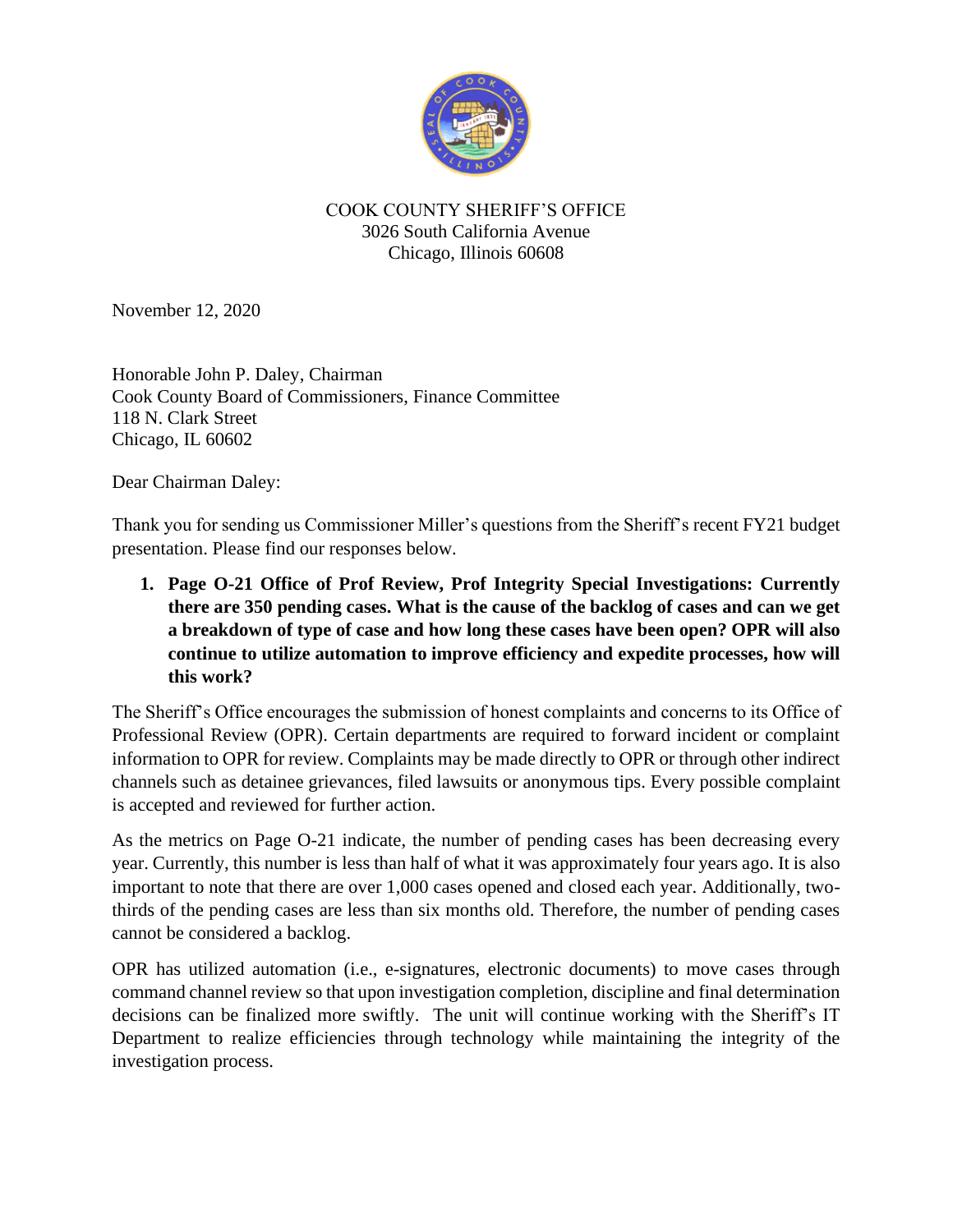## **2. Page O-28 Information Technology: 501210 Planned Overtime: Currently this line item is \$323,555.58 over budget. Is this funded appropriately for FY21?**

Yes. The overtime deficit is due to the COVID-19 pandemic and setting up the infrastructure necessary for remote court hearings and visitation. We expect that these expenditures will be reimbursed by FEMA.

**3. Page O-34 Court Services Division: 501210 Planned Overtime: Currently this line item is 10% over FY20 budget. With less in person court calls due to the pandemic, why is OT over budget?**

This deficit is because Court Services is reimbursed for some of their overtime by other agencies. There is a delay of approximately two months from the time the overtime is incurred to when the reimbursements are received.

**4. Page O-40 Police Department: 501210 Planned Overtime: Currently this line item is 50% over budget. What's causing this and how will this be controlled for FY21 as the appropriation is unchanged?**

This deficit is partly being caused by the COVID-19 pandemic. We expect that these expenditures will be reimbursed by FEMA. The Police Department also incurred a large increase in overtime due to civil unrest in June, which is not controllable by the Sheriff's Office.

**5. Page O-40 Police Department: 11975 Community Programs: Is this a new department because it looks like some FTE's were moved from 13355-Law Enforcement Operational Support Command and what programs will they be tasked with?**

This is not a new program but is new to the budget document. We transferred the appropriate personnel here in order be more transparent. These employees provide support to the communities through innovative and impactful community-based programs such as the Junior Sheriff's Program, Senior Academies, Pop-Up Resource Fairs, youth programming, RENEW, Wandering Response Program, Sheriff's Rebuild Program and many more.

# **6. Page O-46 Community Corrections: 501210 Planned Overtime: This line item is already 340% over FY20 budget. Why is that and is it funded correctly for FY21?**

Yes, the overtime deficit is due to the COVID-19 pandemic and we expect the expenditures will be reimbursed by FEMA. As the Sheriff indicated in his budget address, the number of participants in EM has increased by almost 1,000 since the pandemic began while our staffing has not increased.

# **7. Page O-46 Community Corrections: 540129-Maintenance and Subscription Services: \$2.5 million or 67% increase for FY21. What is this big increase for?**

This is due to the increase in EM participants and the .38 cents per unit, per day increase in moving from RF to GPS.

**8. Page O-50 Department of Corrections: Inmate Programs Departments 15081, 15082, 15083, 15084: During the hearing it was mentioned that the Sheriff's office would**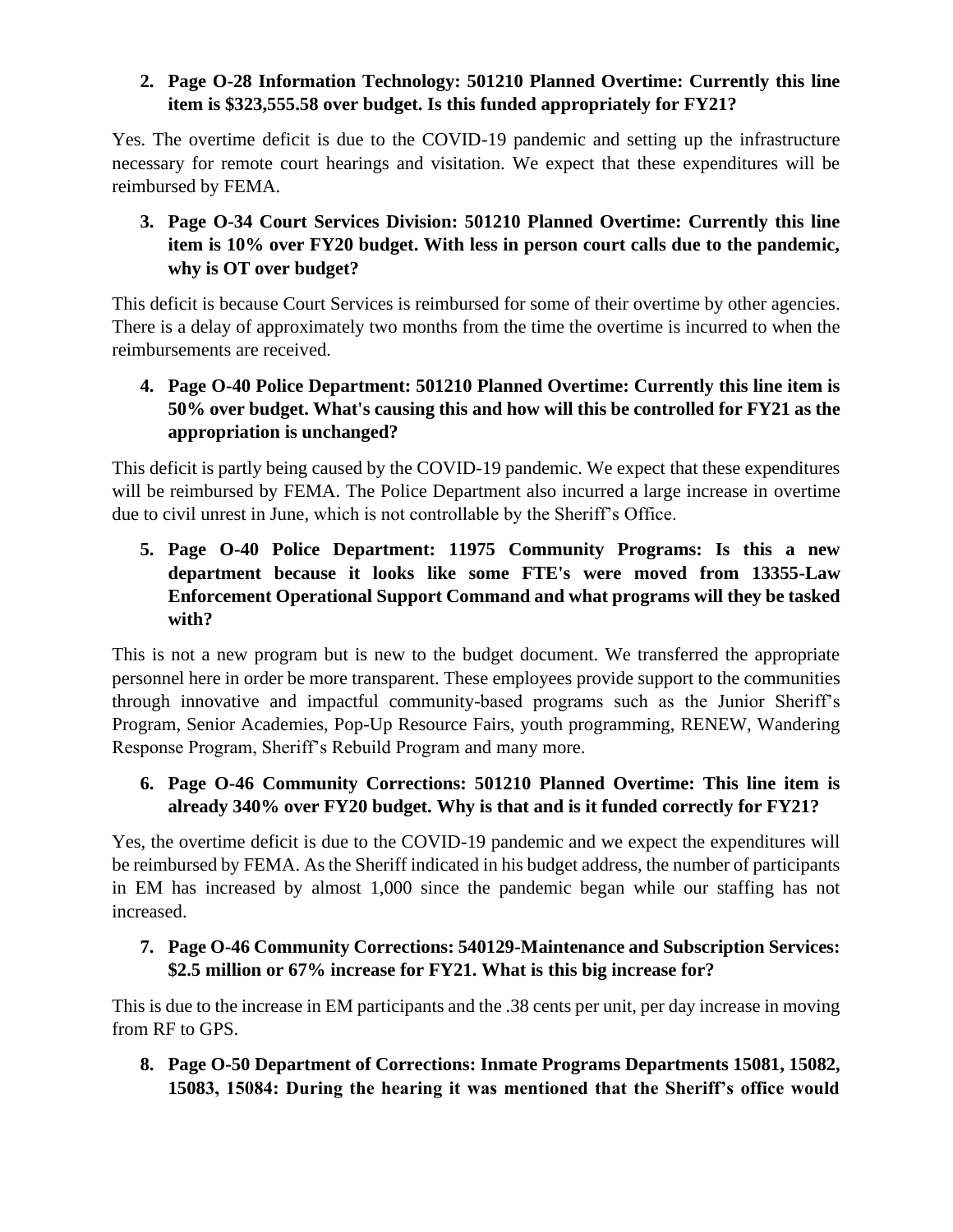## **summarize where programs overlap…and if/where these programs may be duplicative. Are these functions performed by clinicians? What's the difference between the mental health services provided by the Inmate Mental Health Transition Center as opposed to Cermak staff?**

Behavioral health programs in the Department of Corrections are focused on setting up detainees for post-release success and interrupting the cycles of violence, mental health issues, substance abuse disorders and incarceration. We offer these vital programs to supplement and support the services offered by Cermak, which utilizes a medical model of mental health services, different and separate from the behavioral health services offered through Sheriff's Office programming.

Cermak provides services to those they have identified as being on their mental health case load (approximately 40% of the average daily jail population). They provide intake assessments/screenings, psychiatry, and individual and group counseling to a limited number of detainees with intermediate and acute mental health needs. They also provide medical discharge services by ordering medications and coordinating aftercare services in hospital settings for our acute and chronically ill patients.

Sheriff's Office in-custody programs and services are offered to some individuals on the mental health case load, but primarily to those who are considered General Population and are not receiving any type of mental health or re-entry services from Cermak. Our mental health services focus on behavioral health interventions, such as group and individual counseling as well as case management, referrals to specialty courts and resources for individuals at bond court, and discharge services.

We have also developed an "in-reaching" component of community programs that connects detainees with community services providers while in custody to help strengthen rapport and trust between the patient and provider to support post release connections to care in the community. We use our data to connect individuals from identified neighborhoods with the service providers in those areas so there are strong connections to assist with re-entry.

Below is an example of the difference between Cermak Mental Health Services and CCDOC Services:

- Patient #1 (Not engaged in CCDOC programming)
	- o Enters DOC and receives intake medical and mental health assessment from Cermak Health Services
	- o Identified as P2/M2
	- o Meets with psychiatrist at least once every 90 days for medication assessment
	- o Receives 1 "community group a month" with other P2 detainees in the division they are housed in. Community groups are typically 1 hour
	- o Discharged with medications available to be picked up at Stroger
- Patient #2 (Engaged in CCDOC programming)
	- o Enters DOC and receives intake medical and mental health assessment from Cermak Health Services
	- o Identified as P2/M2
	- o Interviewed and recruited to participate in MHTC programming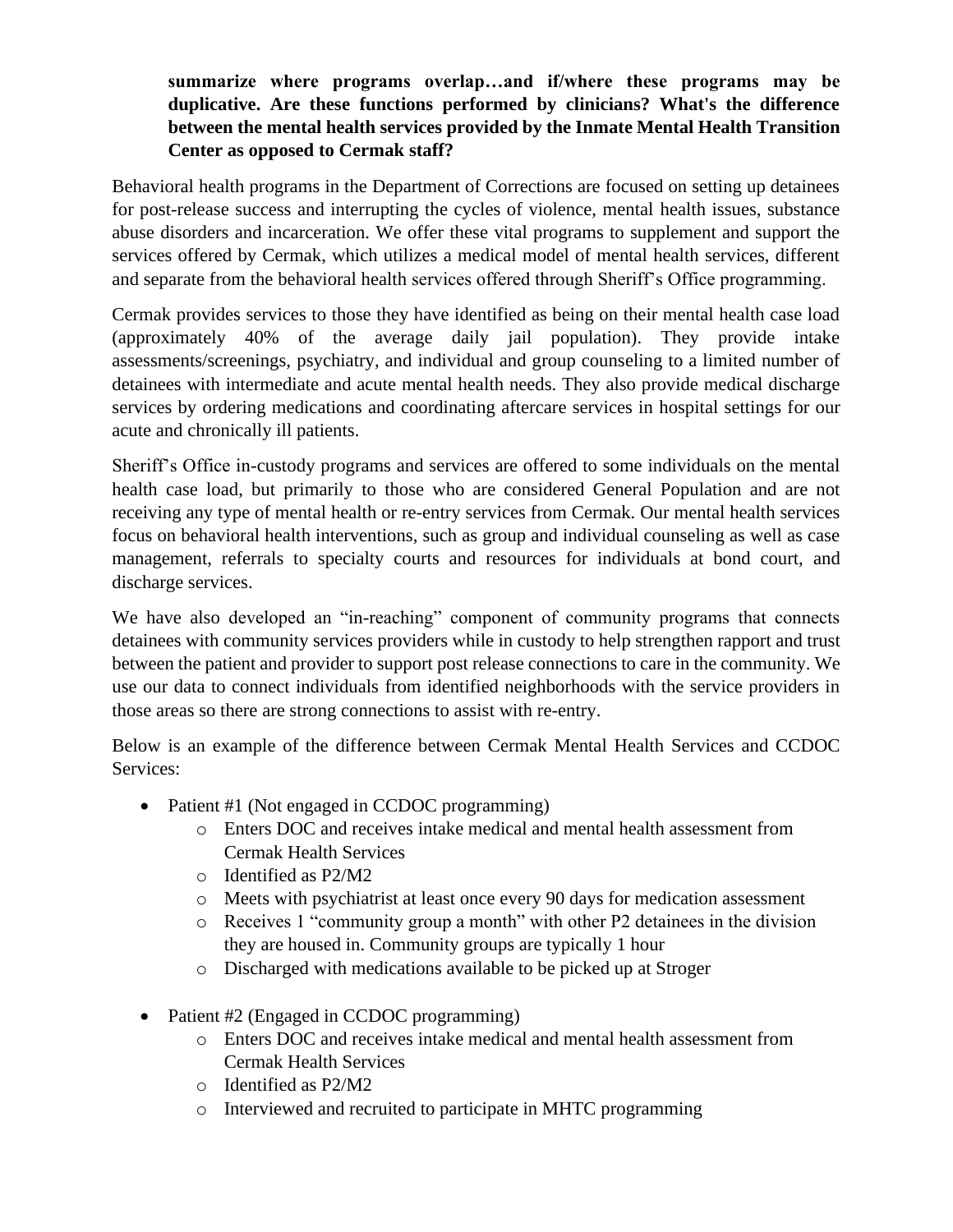- o Housed with a cohort of other MHTC participants
- o Attends cognitive behavioral treatment programming 5 days a week at the MHTC (therapeutic environment with classrooms, counselors, and dedicated correctional staff)
- o Participates in creative expression programming to develop self-confidence, expand interests in prosocial behaviors, learn additional coping skills to support recovery
- o Meets with re-entry coordinator to develop individualized treatment plan that includes housing, food and clothing shelters, assistance with gaining state ID, and employment services)
- o Meets with psychiatrist at least once every 90 days for medication assessment
- o Connected with community agencies and members who participate in CCDOC jail in reaching services
- o Discharged with medications available to be picked up at Stroger
- o Receives calls from staff post release to check in with client
- o Invited to attend alumni meetings
- o Has access to transportation services for court, medical and MH appointments, job interviews, etc.

# **9. Page O-51 Department of Corrections: 501165-Planned Salary Adjustment: What will this funding be used for, there's a \$2.8 mil increase?**

This funding is for the Roll Call bonus and differential pay per Board-approved Collective Bargaining Agreements. There is not an increase; the funding was just transferred from 501225- Planned Benefit Adjustment.

## **10. Page O-51 Department of Corrections: 501210-Planned Overtime: This line item is \$28 mil. or 307% over FY20 budget. What can be done to control this in FY21?**

Most of this overtime is due to the COVID-19 pandemic and is therefore out of the control of the Sheriff's Office. We believe that overtime will come down once there is a safe, effective and readily available COVID-19 vaccine. At that point, we would be able to safely eliminate current social distancing and single celling practices and close recently re-opened areas of the Jail.

# **11. Page O-51 Department of Corrections: 501765-Professional Develop. Fees: What training programs are being put in place with this \$1.7 million. increase?**

This funding is for the Uniform Allowances per Board-approved Collective Bargaining Agreements. The increase is because in FY20 this obligation was paid out of FY19 surplus funds.

## **12. Page O-60. Sheriff's Merit Board: 520825 Professional Services: FY21 Request is 79% more than FY20. Current FY20 expenditures are \$10K. What contracts or functions are covered under this line item?**

We reached out to Rosemarie Nolan, Executive Director of the Merit Board, to respond to this question: The increase in FY 21 Budget Request is the result of the Board-approved contract with I/O Solutions for entry level testing and promotional testing. This increase in the request is primarily driven by the need for developing and administering a job analysis study for the entry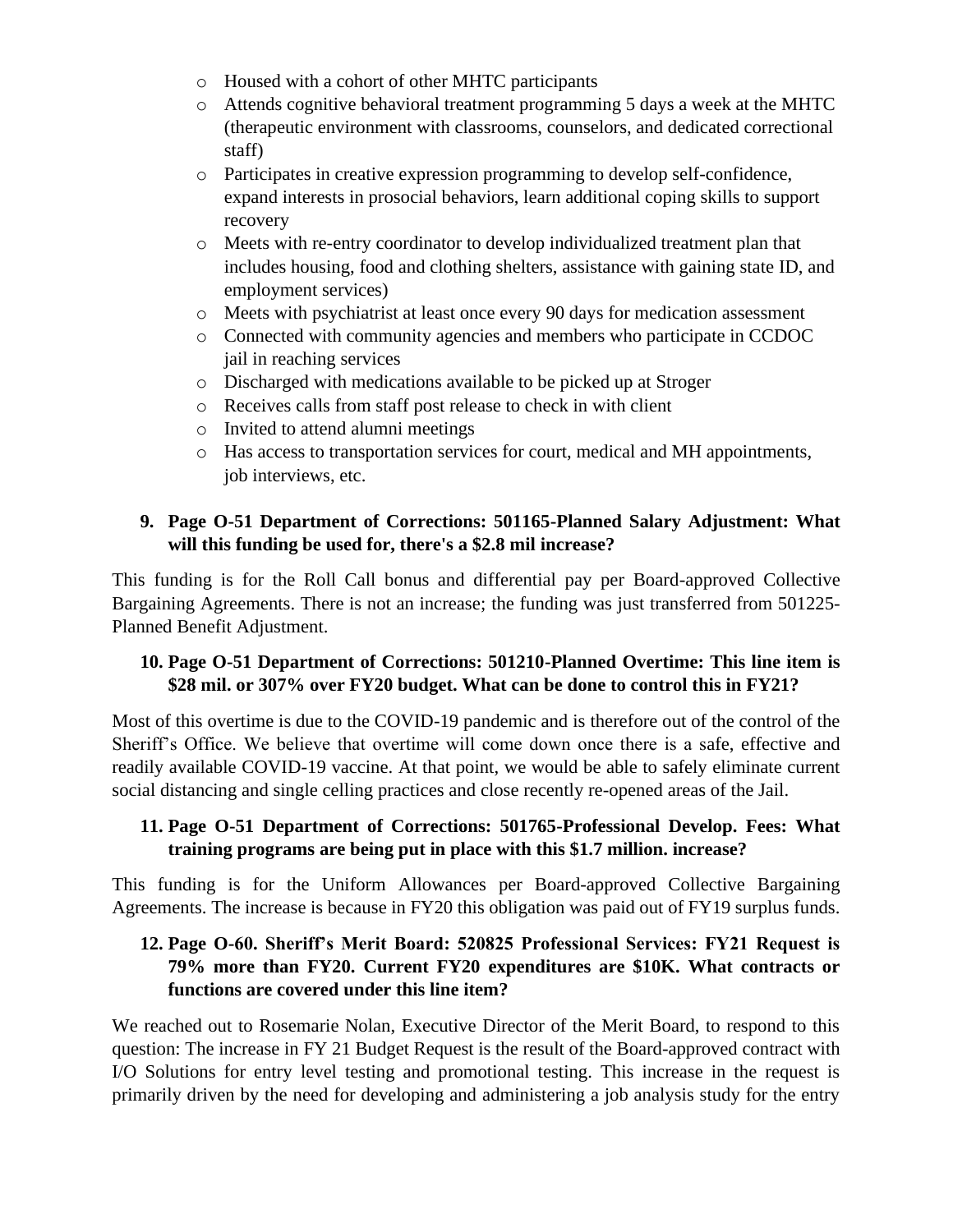level testing process for the Correctional Officer position and the seven (7) promotional positions for the positions of Sheriff's Police Officer, Sheriff's Police Sergeant, Sheriff's Police Lieutenant, Court Services Sergeant, Court Services Lieutenant, Cook County Department of Correction's Sergeant and Correctional Lieutenant to ensure a correlation between test scores and job performance. A job analysis is conducted at a minimum of one (1) time during the three (3) year contract term and periodic validation may be necessary for anticipated changes to job duties or changes to examinations. Additionally, IO Solutions will provide a valid, reliable and defensible entry-level examination utilized to select Correctional Officers and promotional examinations for 3 major divisions of the Cook County Sheriff's Office for several sworn, merit rank positions within the Sheriff's Police Department, the Cook County Department of Corrections, and Court Services Department.

## **13. Page O-67 Women's Justice Services: 580031-Reimbursement Designated Fund: FY19 and YTD expenditures are \$0. What is this line item for?**

This is a Special Purpose Fund. The funds come from fines collected per the Public Nuisance Act and are transferred to the Behavioral Health program at the CCDOC at the end of the year.

## **14. Page O-68 Pharmaceutical Disposal Fund: FY19 had \$0 expenditures and YTD is at \$720, has this program been put on hold?**

The program has not been placed on hold. The expenditures are typically paid out of the operating fund and a one-time chargeback is entered at year-end.

Thank you for forwarding these responses to Commissioner Miller and the Board. We are grateful for your support during these challenging times and look forward to continuing to work together for all Cook County residents.

Sincerely,

Brandy Com

Brad Curry Chief of Staff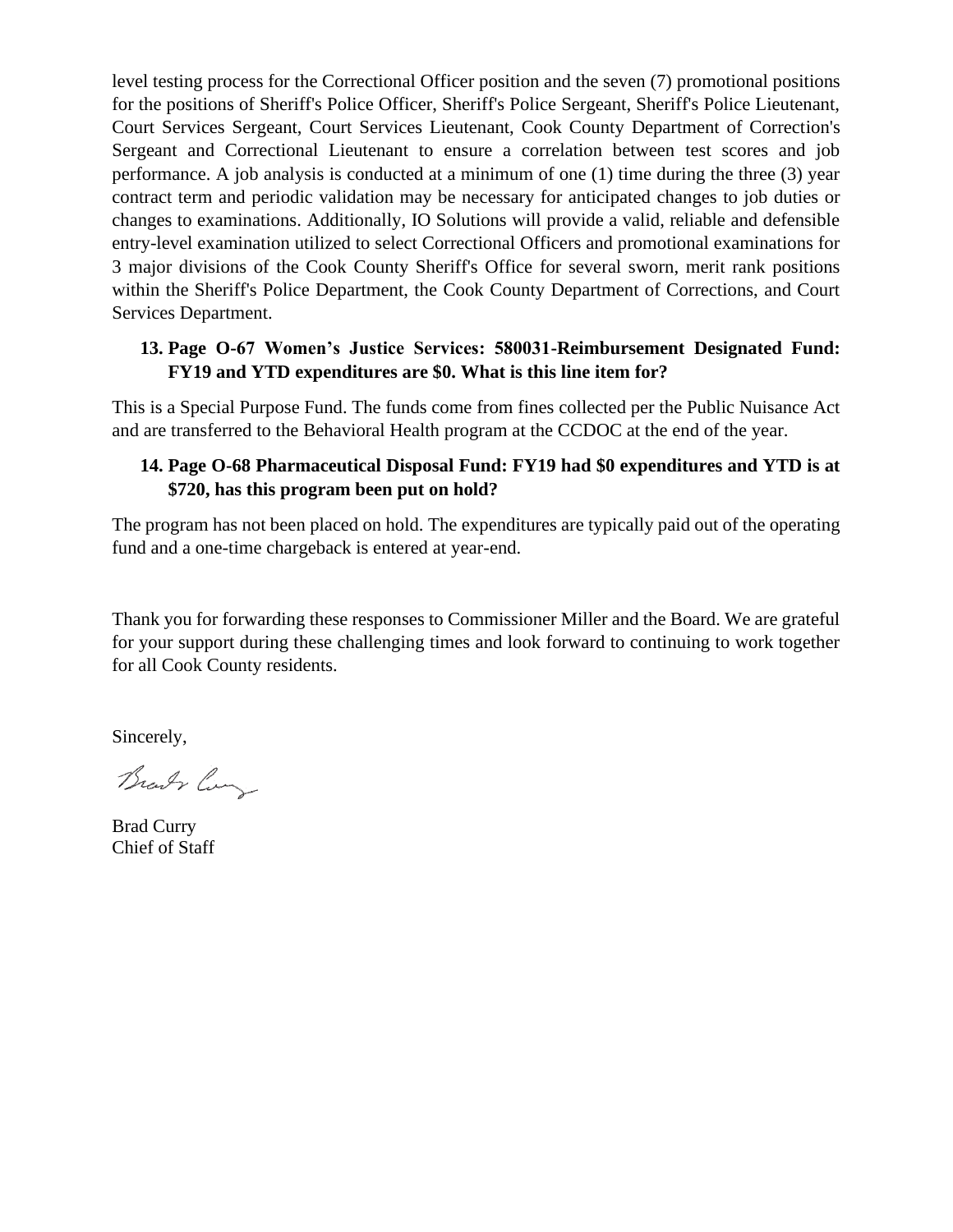

#### COOK COUNTY SHERIFF'S OFFICE 3026 South California Avenue Chicago, Illinois 60608

November 12, 2020

Honorable John P. Daley, Chairman Cook County Board of Commissioners, Finance Committee 118 N. Clark Street Chicago, IL 60602

Dear Chairman Daley:

Thank you for sending us Commissioner Anaya's questions from the Sheriff's recent FY21 budget presentation. Please find our responses below.

# **1. On Page O-12, Administration,14925 Human Resources Administration, I notice that there is a decrease in FTEs from 4 to 0. What type of impact will this have on human resources in your office?**

These were open positions that we needed to eliminate in order to reach the budget target given to us by the County. In FY21, we will require nonunion civilian employees in Human Resources to take on more responsibilities throughout the office.

**2. Page O-47, Community Corrections, shows 82 FTEs for the Investigator II Intern Supervisor. Can you please describe the main responsibilities of this position and why this number of FTEs with the same title is needed?**

These are EM Investigator positions. Please note, the title as listed in the budget book is a standardized union title. These are not actually management positions; "Intern Supervisor" refers to "supervising" EM participants. The main responsibilities of this position include ensuring participants comply with the rules and regulations of the program, maintaining contact with participants, investigating alerts and verifying and authorizing movement requests. We have 82 positions but, as the Sheriff stated during his budget presentation, we actually need more positions given the large increase in the EM population since the COVID-19 pandemic began.

**3. Page O-51, Department of Corrections, Contractual Services, indicates that there will be a decrease of \$3,008,532 in contractual services. What types of contracts will be impacted?**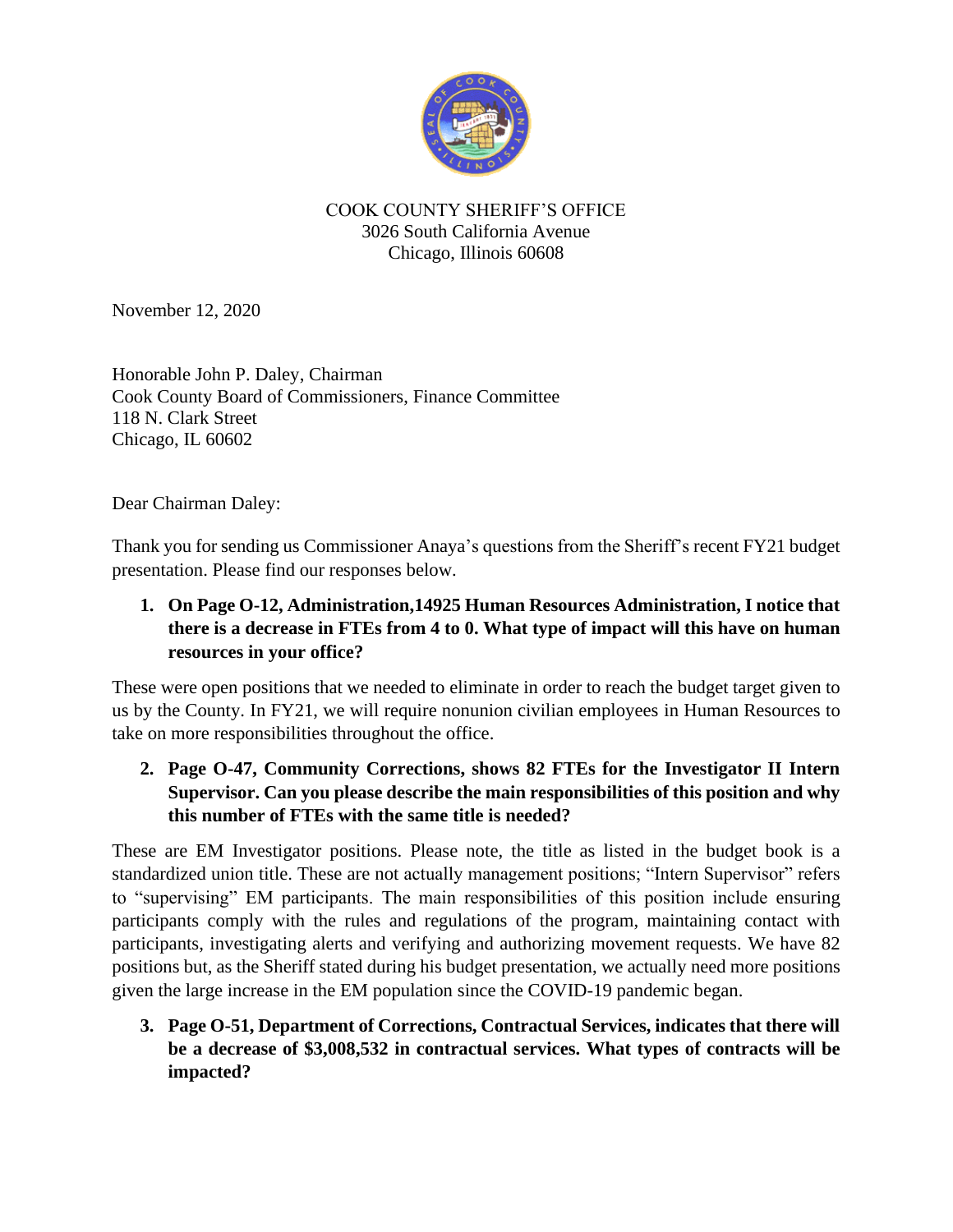This decrease is primarily driven by a reduction in the food service contract of \$1.79M, housing at outside counties of \$720K, and special or coop programs of \$437K. The food service reduction corresponds with the reduction in population, we have reduced the number of detainees being housed at outside counties, and detainee programming is being administered by Sheriff's Office staff as opposed to using an outside vendor.

**4. On Page O-54, 16875, DOC Operational Support Command, there are 4 FTEs being added for FY2021 for Assistant Executive Director of Operational Support Command. Please describe the responsibilities of this role any why these positions are needed even though there has been an overall decrease in the jail population.**

Our overall FTE count was reduced by 306 positions. These are not positions being added, rather they were transferred to Operational Support Command to allow for increased supervision due to the additional 420+ posts per day that were necessary to mitigate and control COVID-19 in the jail.

**5. In today's budget presentation, Sheriff Dart mentioned that he supports the Justice Advisory Council's initiative to study best practices on electronic monitoring and even if the majority of electronic monitoring moves to the Office of the Chief Judge, he would still like part of it, especially for detainees under certain programs. Since the transition to GPS monitors has already begun, I would like clarification if, at this point, all persons ordered to electronic monitoring are being placed with the GPS monitors, or only those under the programs the Sheriff referenced.**

Yes, at this point, all new EM participants are placed on GPS rather than RF. Currently, there are more than 1,800 participants on GPS, approximately 55% of the total EM population.

# **6. There were numerous questions today on mental health programs managed by the Sheriff's Office. Are Sheriff's staff or vendors contracted with the Sheriff's Office who are directly providing these services required to comply with HIPAA?**

As non-healthcare programs, the mental health programs managed by CCSO are not subject to HIPAA. However, CCSO is committed to ensuring appropriate privacy and confidentiality protection. If an individual is in one of our in-custody programs, they sign a Release of Information (ROI) form that complies with privacy guidelines. An example ROI form for the SMART Program is attached here. This allows Sheriff's Office programs staff to share specific protected information (i.e., status in treatment with the courts, etc.) only with authorized individuals or entities. No client treatment information is shared with correctional staff and client records are filed separately and appropriately.

Correctional staff only receive "need to know information" that is shared between the CCSO electronic jail management system (CCOMS) and Cermak's electronic system (Cerner). The Sheriff's Office civilian staff who provide programming services do not share any individualized information unless an ROI is completed, which is always limited in scope. Information sharing is limited to treatment and discharge planning as well as programming status updates to the court.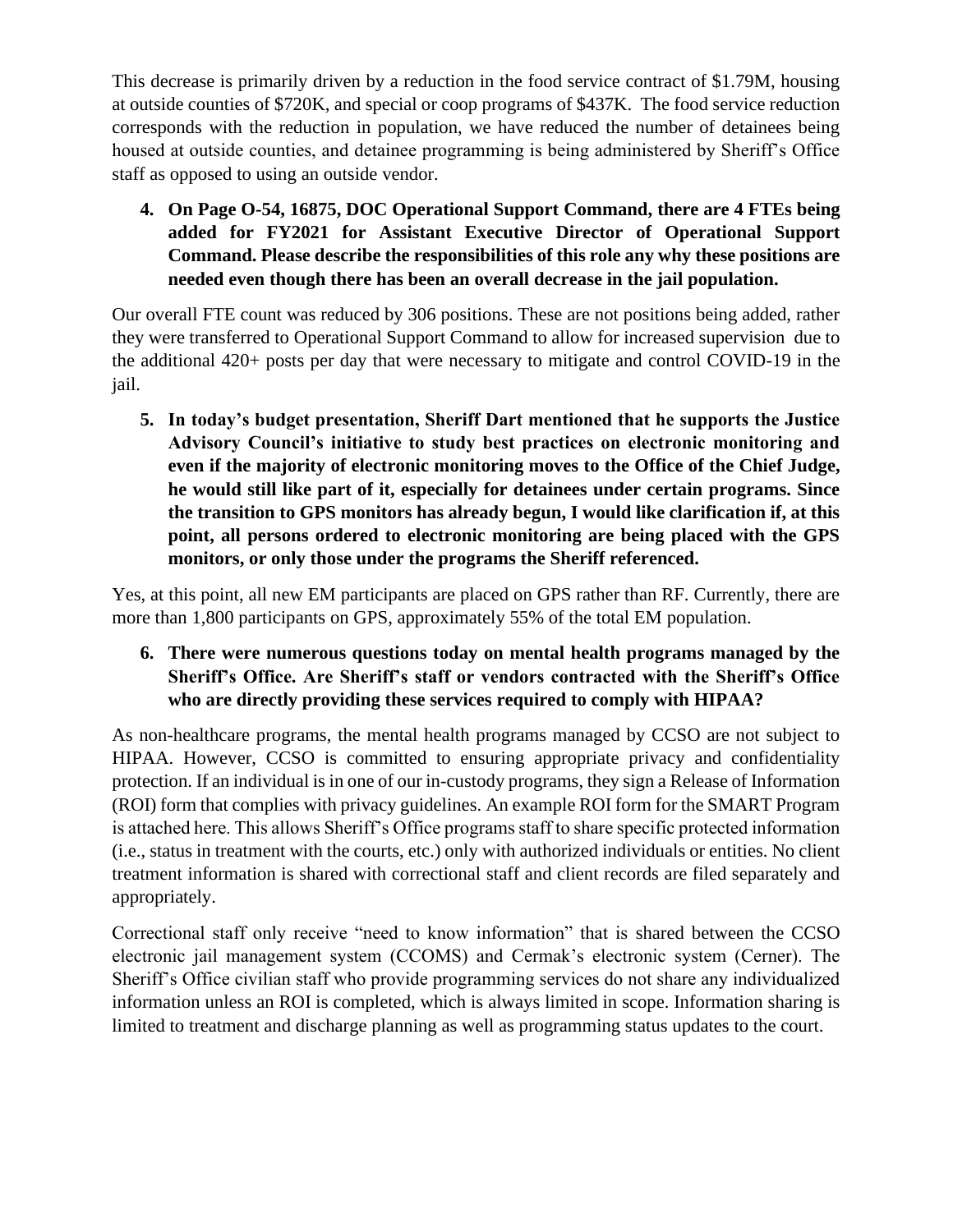Thank you for forwarding these responses to Commissioner Anaya and the Board. We are grateful for your support during these challenging times and look forward to continuing to work together for all Cook County residents.

Sincerely,

Brandy ling

Brad Curry Chief of Staff